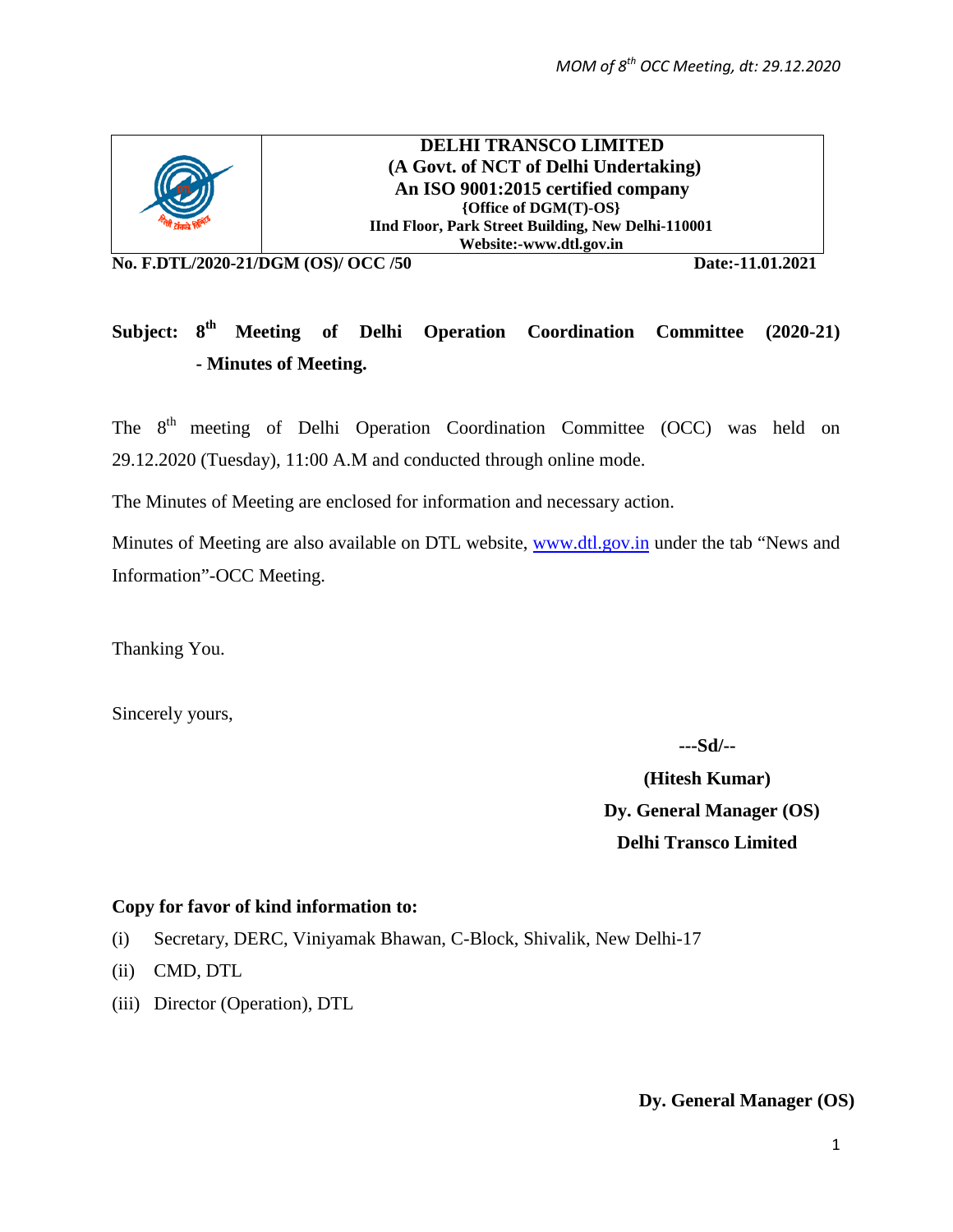**To all members** *- - As per list enclosed - -*

# **8th Meeting of Delhi Operation Coordination Committee (2020-21)- Minutes of Meeting Distribution List:**

| <b>DTL</b>                | General Manager (O&M)-I, Chairman OCC |
|---------------------------|---------------------------------------|
|                           | General Manager (O&M)-II              |
|                           | General Manager (P&M, DM&S)           |
|                           | General Manager (Planning)            |
|                           | DGM (O&M) - North, East, West, South  |
|                           | DGM(M/P)                              |
|                           | $DGM$ (Plg.)                          |
| <b>SLDC</b>               | General Manager (SLDC)                |
|                           | DGM (SO)                              |
| <b>TPDDL</b>              | HOD (PSC &AM), Sr. Manager (PSC)      |
| <b>BRPL</b>               | VP, AVP (SO)                          |
| <b>BYPL</b>               | VP, AVP (SO)                          |
| <b>NDMC</b>               | Superintending Engineer, E-1          |
| <b>IPGCL</b>              | AGM (T) Opr. GTPS                     |
| <b>PPCL</b>               | AGM (T) Opr.PPS-I                     |
|                           | AGM (T) Opr. PPS-III                  |
| <b>MES</b>                | <b>AEE/M.SLDC Officer</b>             |
| <b>BBMB</b>               | Sr. Executive Engineer, O&M           |
| <b>DMRC</b>               | GM (Traction), Sr.DGM (Traction)      |
| <b>GMR(DIAL)</b> GM(DIAL) |                                       |
|                           | N. Railways Sr. DEE (TRD)             |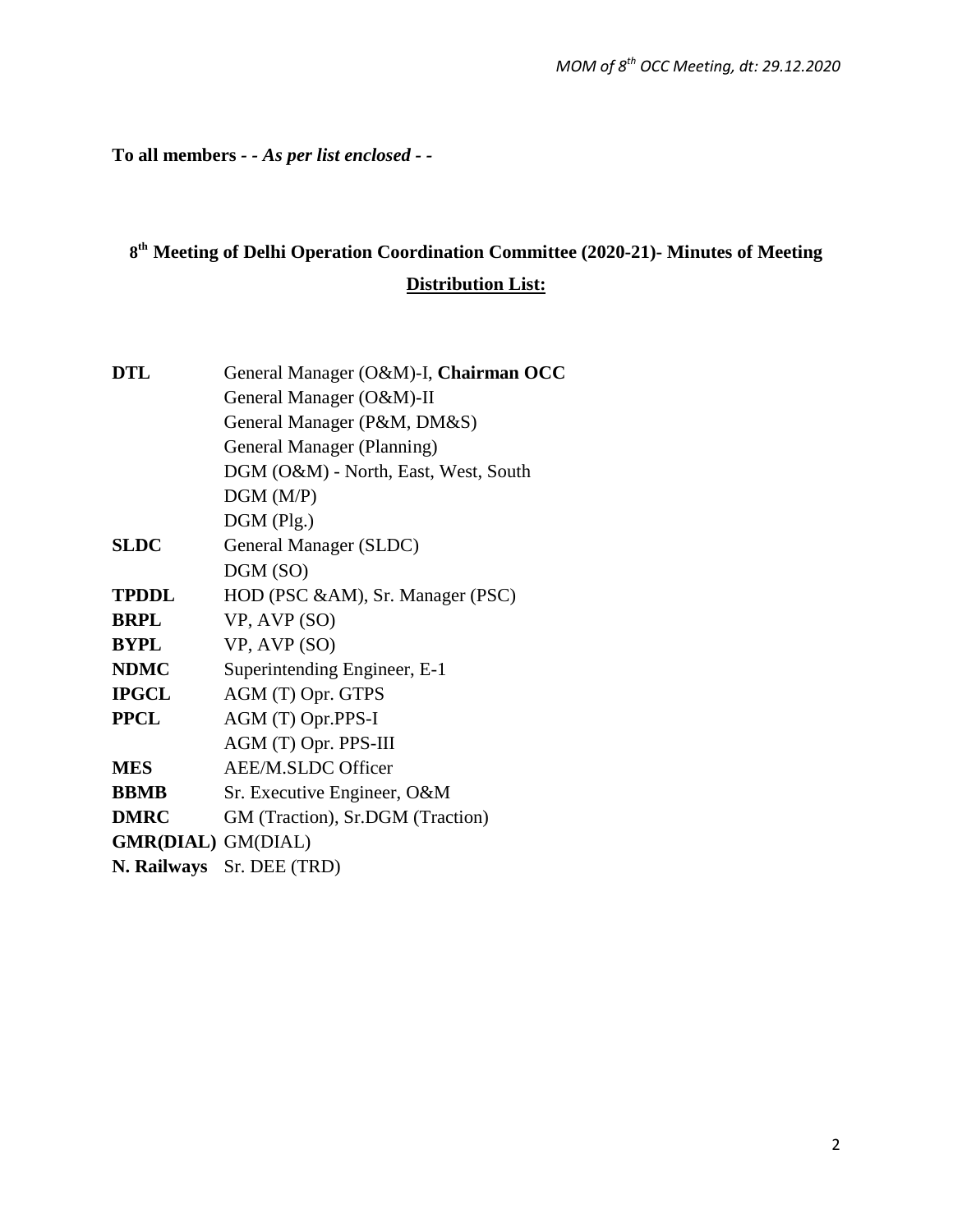| Date:         | 29.12.2020                                                         |
|---------------|--------------------------------------------------------------------|
| Time:         | 11:00 AM                                                           |
| <b>Venue:</b> | <b>Online Via Video conferencing</b>                               |
|               | O/o-GM(O&M)-I, Delhi Transco Ltd., 220 kV Sub-Stn Park Street, New |
|               | <b>Delhi-110001</b>                                                |

# **Minutes of 8th Delhi OCC Meeting held on 29.12.2020**

Chairman, OCC welcomed the members/ participants and requested to start the meeting as per circulated agenda.

## **Review of Grid operations of November-2020**

(i) The peak demand for November-2020 was 3769 MW against peak demand of 3631 MW in November-2019.

(ii) Total energy consumed in November-2020 was 1783.447 MUs against energy consumed 1899.301 MUs in November-2019.

# • **Planning of Grid operation for January-2021**

 SLDC Delhi informed that, anticipated peak demand for January 2021 is 5200MW and expected availability is 5019 MW (Surplus -181 MW). Anticipated maximum energy requirement for a day is 74MUs and expected availability is 110MUs (Surplus +36MUs).

**List of participants is enclosed as Annexure-I.**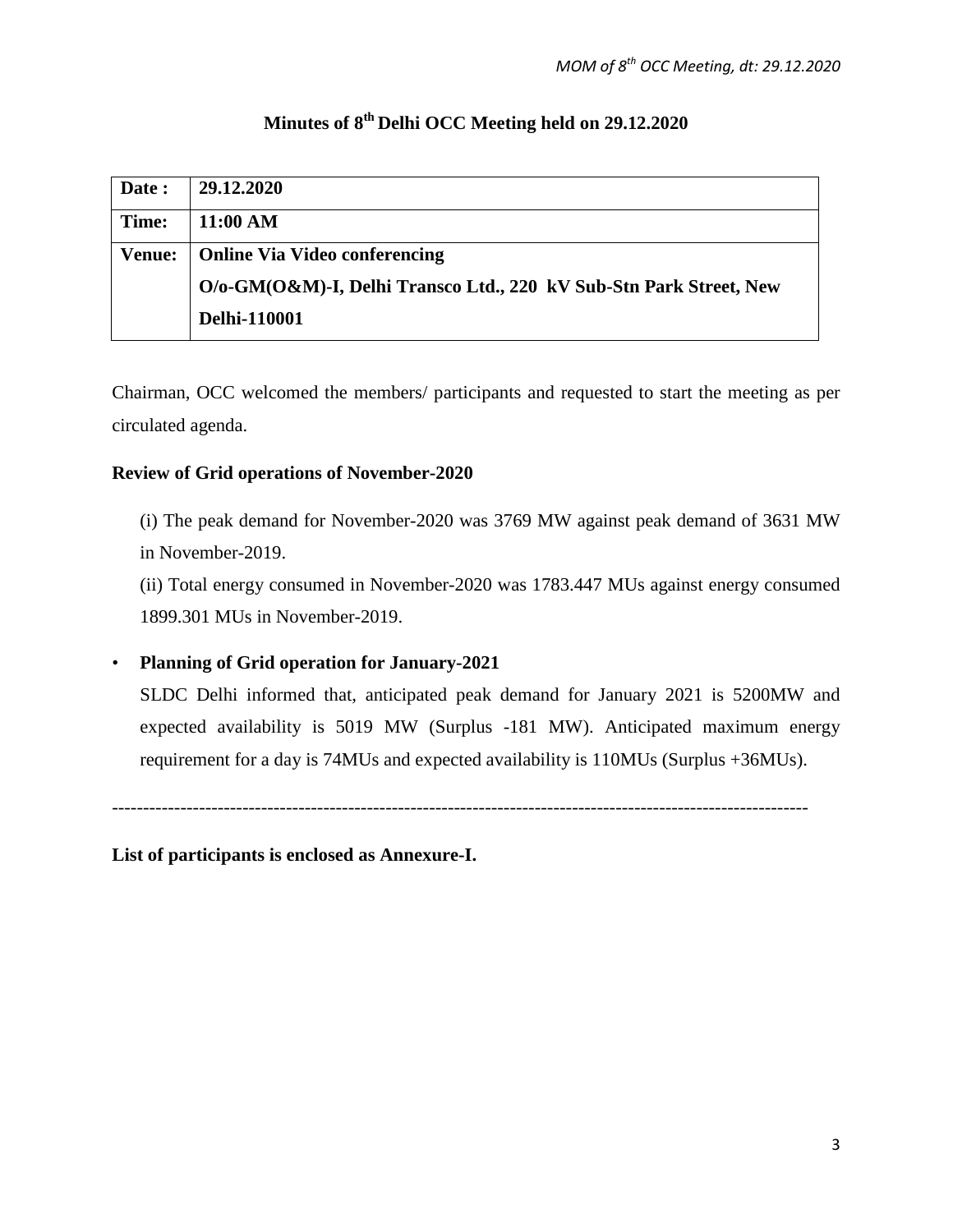# **1. Confirmation of minutes of 7th Delhi OCC meeting (2020-21) held on dated 25.11.2020.**

The  $7<sup>th</sup>$  Delhi OCC meeting (2020-21) was held on 25.11.2020 through video conferencing in accordance with the agenda circulated vide letter dt: 23.11.2020. Minutes of the aforesaid OCC meeting were issued on 04.12.2020 and the same was also uploaded on DTL website.

Minutes of agenda point 4.7 "Review of Delhi Islanding scheme" was discussed again on the observation of SLDC Delhi and OCC decided that there will be no change in the circulated MOM.

# For remaining agenda points, members confirmed the Minutes of 7<sup>th</sup> OCC Meeting.

# **2. Proposed planned shutdowns of DTL for the month of December-2020.**

OCC Chairman advised all the utilities to plan maintenance/up-gradation/replacement activities in lean load period as per respective maintenance plans in preparation of meeting the load requirements of next summer season.

After detailed discussion with members, OCC approved planned shutdowns subject to real time conditions & consent from DISCOMs.

# **3. Status of joint checking of Overhead Power Line crossings with Northern Railways representatives by DISCOMs.**

In 07th OCC meeting on 25.11.20, DEE/TRD informed that 06 lines are still pending for survey. DEE/TRD also requested to provide communication details for Overhead crossings in the section DBSI-DAZ belonging to TPDDL & SSB-NNO belonging to BSES. DEE/TRD requested to dismantle the overhead crossing at SP Marg KM 10/17-18 & 10/19-20 if the section is not used. NDMC representative replied to look into and revert back.OCC advised all utilities to complete the pending survey of lines/ take remedial actions and share the status in next OCC meeting.

| <b>SN</b>    | Depot       | <b>Section</b>  | Location            | <b>Voltage</b> | <b>Supply</b>    | Last joint |
|--------------|-------------|-----------------|---------------------|----------------|------------------|------------|
|              |             |                 |                     |                | <b>Authority</b> | checking   |
|              | <b>NUR</b>  | <b>BHD-NUR</b>  | $15/15-17$ , 16-18  | 66kV           | <b>TPDDL</b>     | 08.06.2018 |
| $\mathbf{2}$ | <b>NDLS</b> | <b>ANDI-BHD</b> | 11/15-11/17         | 66kV           | <b>TPDDL</b>     | 20.03.2018 |
| 3            | <b>PTNR</b> | DBSI-DAZ        | 25/11-12, 25/11-12A | 33kV           | <b>TPDDL</b>     | 04.03.2015 |
| 4            | <b>TKD</b>  | HNZM-           | 1532/39G-41G        | 33kV           | <b>BSES</b>      | 26.03.2016 |
|              |             | TKJ/SSP         |                     |                |                  |            |
| 5            | <b>TKD</b>  | HNZM-           | 1532/41G-43G        | 33kV           | <b>BSES</b>      | 26.03.2016 |
|              |             | TKJ/SSP         |                     |                |                  |            |
| 6            | <b>BGZ</b>  | <b>SSB-NNO</b>  | 15/9-11, 15/10-12   | 66kV           | <b>BSES</b>      | 07.12.2016 |
|              |             |                 |                     |                |                  |            |

#### **List of O/H power lines pending for joint survey is:**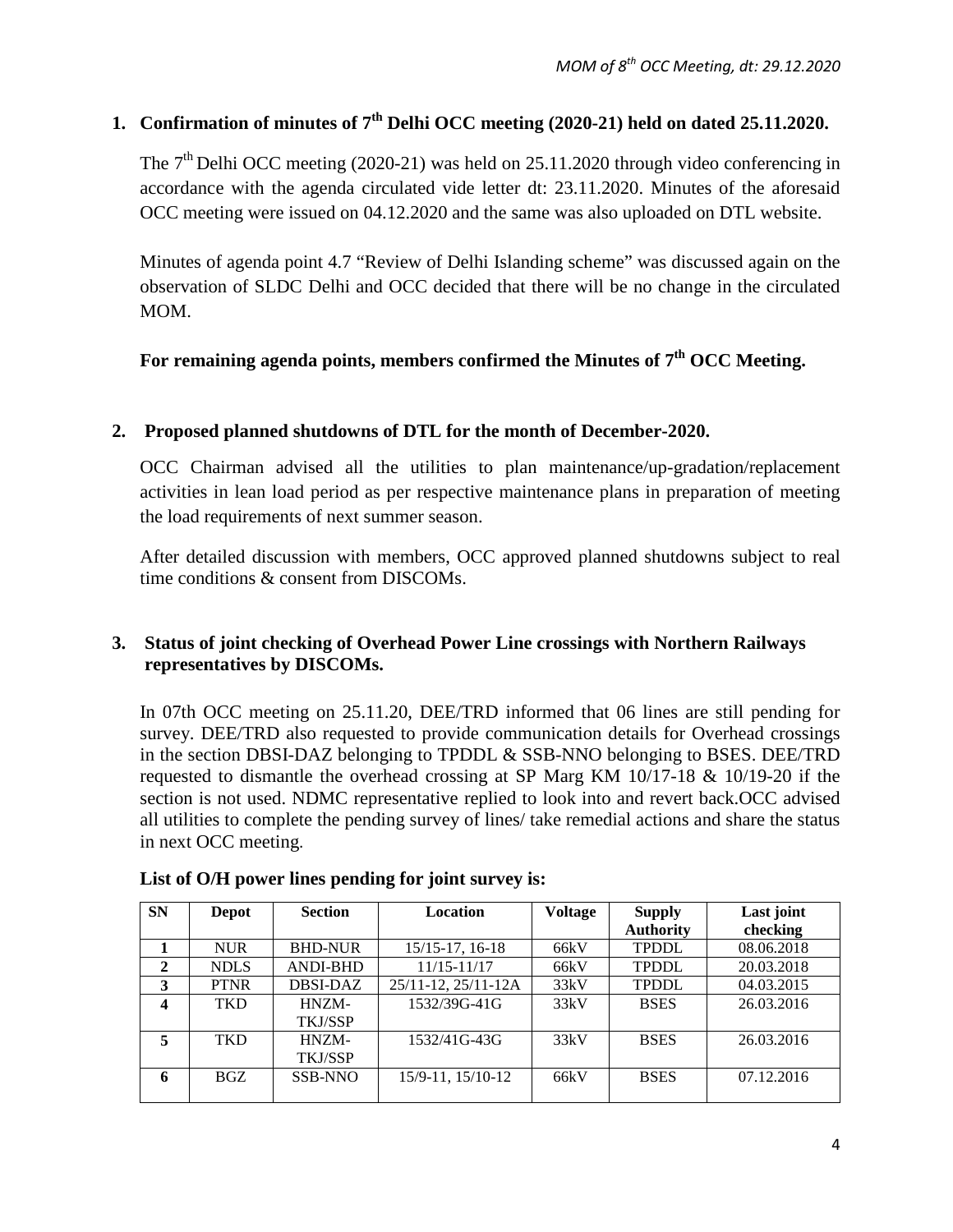NDMC informed that, Overhead crossing at SP Marg KM 10/17-18 & 10/19-20 has been physically checked by technical person of concerned Division and the mentioned cable does not pertains to NDMC.Railways updated, Overhead crossing at SP Marg Km 10/17-18 & 10/19-20 , BSES 33kV has been disconnected but need to be dismantled

**OCC advised all utilities to complete the pending survey of line/ take remedial actions at the earliest if needed.**

#### **(Action by TPDDL, BRPL/BYPL)**

#### **4. Survival of Local Island at GTPS/ Pragati.**

During 20th GCC meeting as per MoM at S.No. 2.4 (9.12) following was discussed:-

"BYPL representative raised the issue of survival and subsequent synchronizing of local islanding at GT/ Pragati.

GCC advised DTL to carry out a joint visit with Discoms and IPGCL/ PPCL to analyze the requirements for sustaining Local Island at GT station". -

The matter was deliberated in the 12th (2018-19) Delhi OCC meeting held on 28.03.2019 and a committee comprising of following members was constituted for carrying out the above desired work at Pragati:-

- (i) Sh. SatyendraPrakash, AGM(Elect./C&I), PPS-I, PPCL.
- (ii) Sh. B.L. Gujar, DGM (Prot.), DTL.
- (iii) Sh. Bharat Tiwari, MGR(OS), DTL
- (iv) Sh. Deepak Kumar, AM(T)-Pragati, DTL.

In  $06<sup>th</sup>$  Delhi OCC meeting (Oct-2020), It was informed that installation work has been completed. PPCL/Pragati requested DTL/Protection to visit the site for finalization & execution of control wirings. OCC advised DTL & PPCL to plan a meeting by next week and complete the pending works.

In 07<sup>th</sup> Delhi OCC meeting (Nov-2020), DTL Protection Deptt informed that, CVT Wiring issue at GTPS/ Pragati has been resolved and Control cable has been laid. The remaining works are expected to be completed by 15th Dec 2020.

**During OCC meeting, DTL/Pragati & PPCL informed that the control wiring works are under progress at both ends & expected to be completed by 1st week of Jan-2021.**

**(Action by DTL & PPCL)**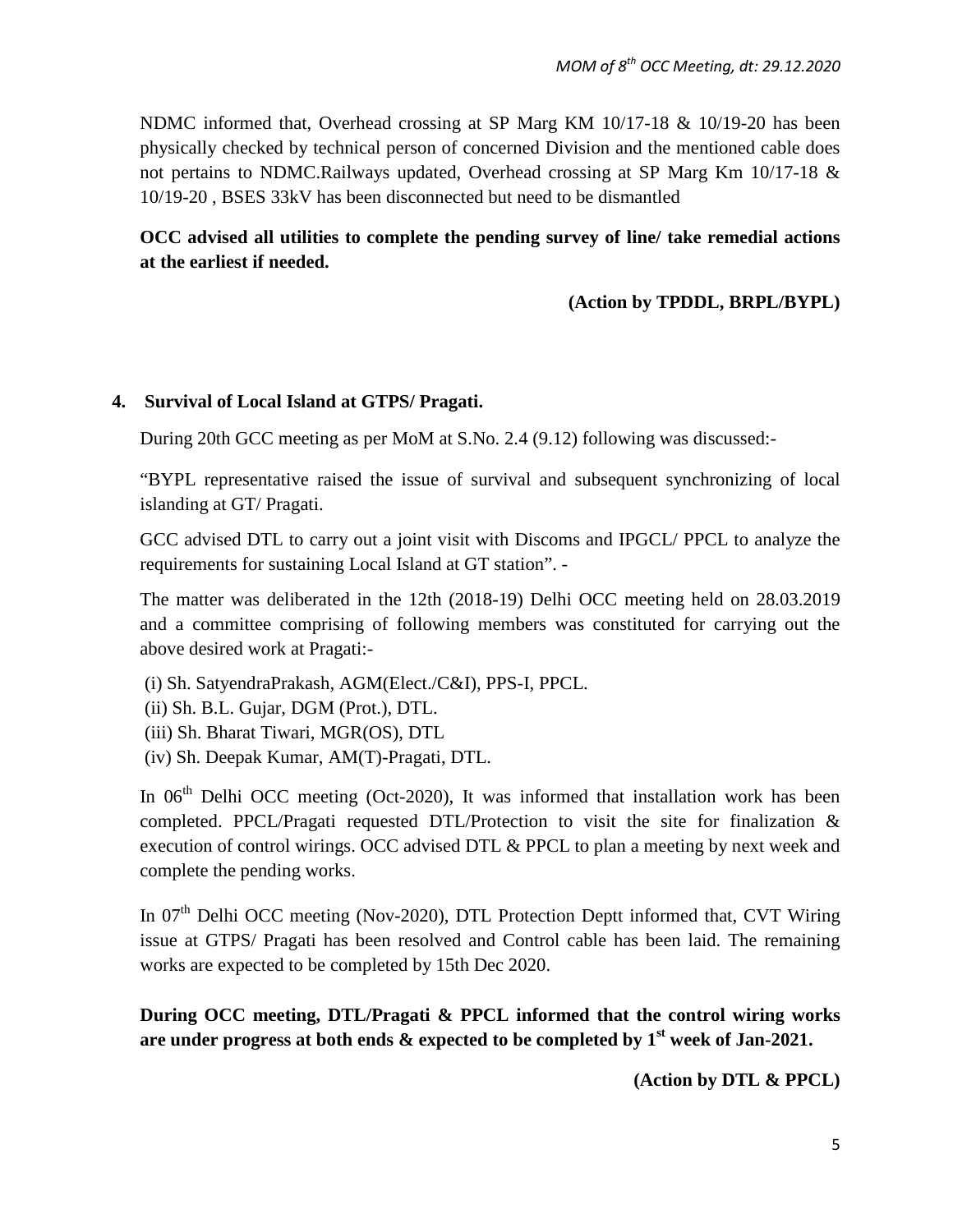## **5. System Study for Capacitor requirement in NR for the year 2019-20**

This is regarding Agenda item no. 7 of 177th NRPC OCC held on 18.11.2020 and 19.11.2020. The agenda context is reproduced as under :

In the 45th TCC / 48th NRPC meeting, it was decided that the study report for 2019- 20 along with the guidelines for finding the capacitor requirement at 11/33 kV level in NR would be submitted by CPRI.

In the meeting, CPRI representative had stated that as there were diversified network configurations at the level of DISCOMs, the guidelines to be provided would be generalized and may also include some empirical formula along with examples which may guide the DISCOMs for finding out the capacitor requirement.

Based on the above deliberation, CPRI has submitted the report of the study which was circulated with all the SLDCs and STUs vide e-mail dated 02.11.2020

| <b>State</b>     | <b>Existing Capacitor Bank as per</b><br>base case file dated on 11.07.2018<br><i>(operational)</i> |                              | Recommended<br>Capacitor<br><b>Banks</b> | <b>Total</b><br>Compensation<br>(MVAR) |  |
|------------------|-----------------------------------------------------------------------------------------------------|------------------------------|------------------------------------------|----------------------------------------|--|
|                  | <b>Switched Shunt</b><br>(MVAR)                                                                     | <b>Fixed Shunt</b><br>(MVAR) | (MVAR)                                   |                                        |  |
| Punjab           | 1465.49                                                                                             | 301.27                       | 629.25                                   | 2396.01                                |  |
| Haryana          | 227.1                                                                                               | 0                            | 1304.83                                  | 1531.93                                |  |
| Rajastan         | 45.3                                                                                                | 0                            | 1659.4                                   | 1704.75                                |  |
| Delhi            | $\Omega$                                                                                            | 0                            | 1254.3                                   | 1254.3                                 |  |
| Uttarpradesh     | 6020.46                                                                                             | $\bf{0}$                     | 37                                       | 6057.46                                |  |
| Uttarakhand      | 155                                                                                                 | $\bf{0}$                     | 163                                      | 318                                    |  |
| Himachal Pradesh | 853.12 (293.6)*                                                                                     | 122.2                        | $\Omega$                                 | 415.8                                  |  |
| Jammu & Kashmir  | 20                                                                                                  | $\Omega$                     | 353.63                                   | 373.63                                 |  |
| Total            | 8226.95                                                                                             | 423.47                       | 5401.41                                  | 14051.88                               |  |

The state-wise capacitor requirement as stipulated in the CPRI report is as given below

The above recommendations of CPRI for requirement of capacitor bank was shared to DTL Planning & Delhi Discoms by SLDC, on 04.11.2020 through email for their examination and comments. No comments received from DTL Planning and DISCOMs except BYPL.

In 177th NRPC OCC, SLDC has submitted the preliminary reply to NRPC which is as under :

The total installation of Capacitor Banks in Delhi as on 31.03.2020 is 5255.43MVARs and the details are as under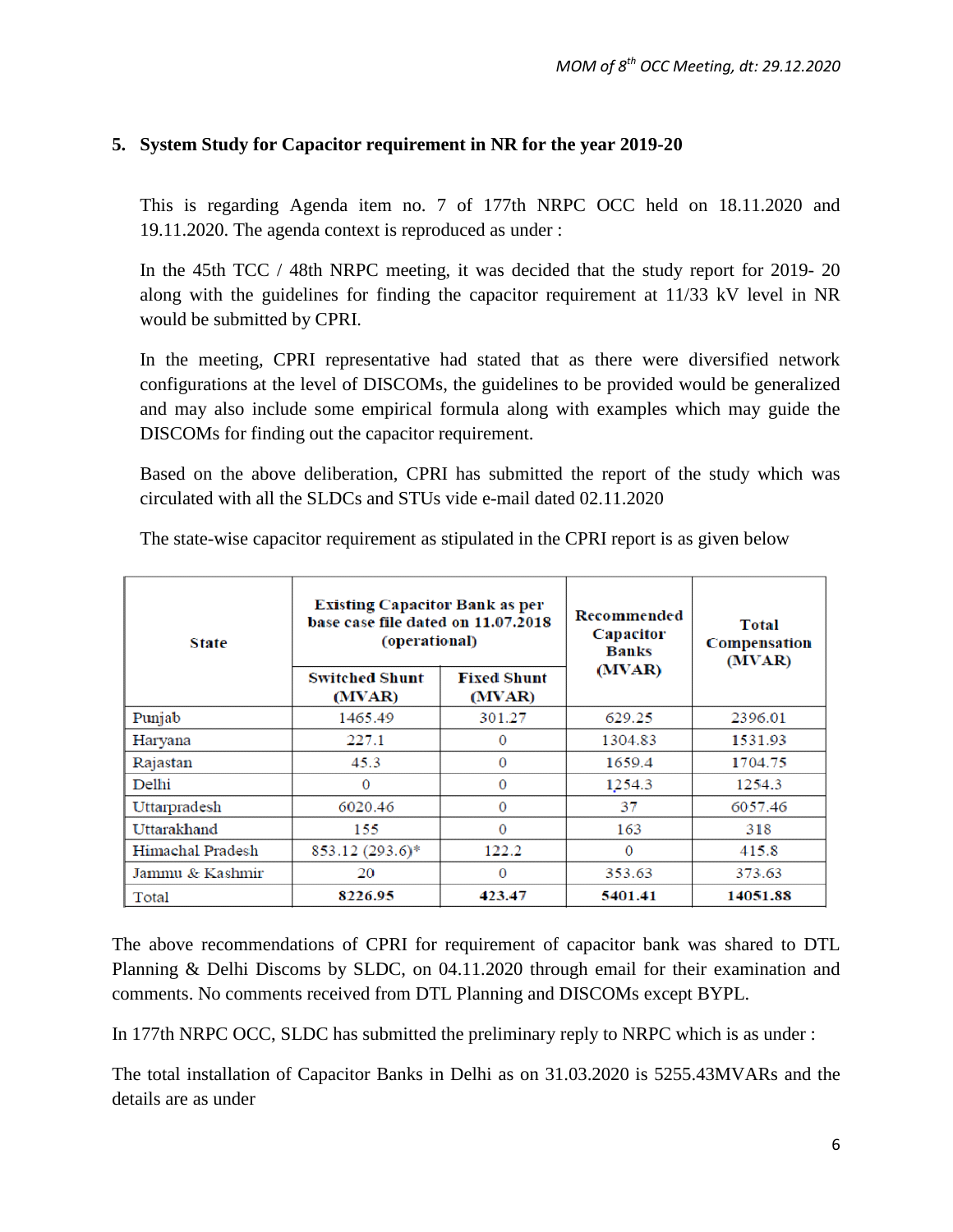| <b>Utility</b> | Installed Capacity in<br>MVAR (HT) | Installed Capacity in<br>MVAR (LT) | Total   |
|----------------|------------------------------------|------------------------------------|---------|
| <b>DTL</b>     | 773.52                             | $\Omega$                           | 773.52  |
| <b>BRPL</b>    | 1661.12                            | 241.80                             | 1902.92 |
| <b>BYPL</b>    | 1012.17                            | 102                                | 1114.17 |
| <b>TPDDL</b>   | 1047.68                            | 119                                | 1166.68 |
| <b>NDMC</b>    | 253.74                             | 24.29                              | 278.03  |
| <b>MES</b>     | 20.1                               | $\overline{0}$                     | 20.10   |
| <b>TOTAL</b>   | 4768.33                            | 487.1                              | 5255.43 |

However, the CPRI report has recommended 1254.3MVAR capacitor bank for Delhi considering installed capacity as NIL.

In addition to above, during summer 2019 Delhi has met a Peak demand of 7409MW and at that time reactive power drawl was Approx. 470 MVAR from the grid. It seems that CPRI recommendation of 1254.3 MVAR is on very higher side for requirement of capacitor bank in Delhi.

In 7th OCC meeting, after detailed deliberation, OCC advised DTL/ Planning and DISCOMs to study CPRI report and any other previous concerned report. The OCC also requested all utilities to send their comments to SLDC for further submission and deliberation in NRPC/OCC.

# **BRPL Comments/ Submission :-**

- *In table No.5 of CPRI study report, the installed capacity of capacitors is shown as zero and additional capacity recommended is 1254.3 MVAr. However, as per SLDC report submission, the total installation of capacitors in Delhi is about 5255 MVAr as on 31.03.2020. The above mistake is to be rectified.*
- *Most of the time even the existing capacity are put off to arrest voltage rise. As such the existing capacity is itself is more than sufficient to meet the capacity requirement.*
- *To control high voltage issues CEA has even suggested DTL to install 1100 MVar reactors at various substations subject to feasibility (Reference 39 The standing committee on Power system planning for northern region meeting held on 29-30 th May 2017) . In the 40th meeting of above committee according to the feasibility DTL identified locations of Reactors installation amounting total of 450 MVar.*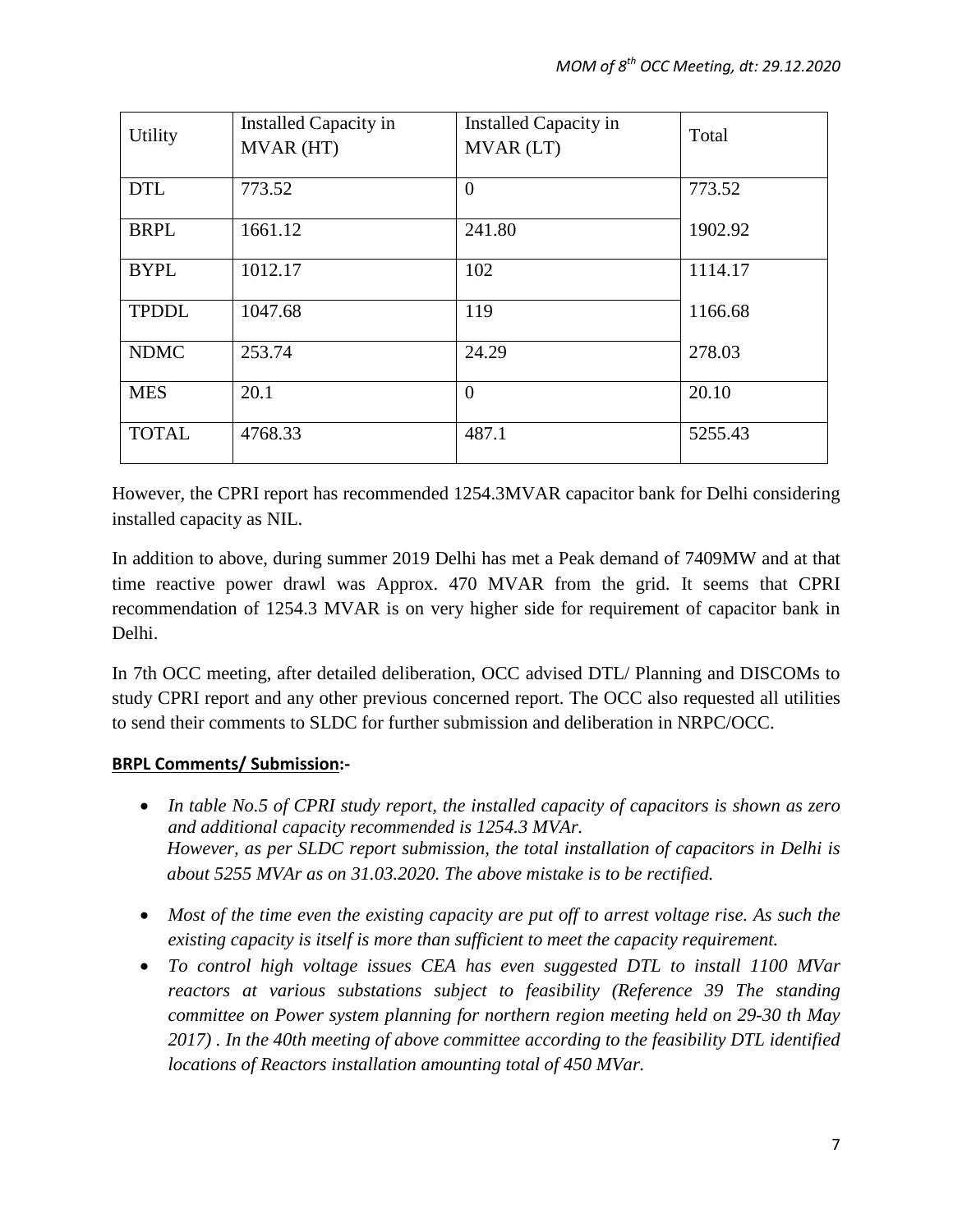- *Voltage of system remains very high during winter season especially during night hours (off peak demand period). Injection of huge reactive power to the system is one of the main reasons for high voltage operations. It has been observed that reactive power injection occurs from certain consumer levels (DMRC etc...) to DISOM networks to DTL system and DTL system to Northern grids.*
- *High voltage operation affects the life of the switch gears at all levels. The DTL steering committee shows that in future all new 220KV S/Stns could be provided with 2 number 25 Mvar reactors to arrest the high voltage operation.*
- *Even after switching off EHV feeders/existing capacitors reactive energy charges are also payable during peak load period also.*

*It would be appreciated that the new substations which are planned could only be fed through cables due to various compulsions, the capacitive load requirement would automatically met through these cable in feeds.*

*However at present the planning is done for installation of capacitors at 20/10/7 MVAR at 66kV, 33kV and 11KV level respectively with new substations.* 

*Considering the prominent high voltage issues study is being proposed through professional agencies for introduction of combination of capacitors and reactors (like STATCOM's) for new substation being planned at BRPL which not only reduce reactive power charges but also for maintaining the quality and reliability of the system as these elements can operate according the requirement of capacitors and reactors depending on the system conditions.*

**After detailed discussion, OCC advised DTL/Planning and SLDC to study the report submitted by CPRI taking into consideration the requirement assessed based on actual data as well as the observations received from the DISCOMs.**

**(Action by SLDC & DTL/Planning)**

## **6. Review of Delhi islanding Scheme**

This is regarding Agenda item no. 12 of  $177<sup>th</sup>$  NRPC OCC held on 18.11.2020 and 19.11.2020. The agenda context is reproduced as under:

*A meeting was held on 29.10.2020 to discuss issues related to Delhi Islanding scheme. Following deliberations were held in the meeting:* 

• *DTL representative briefed about the history of designing of Delhi Islanding scheme and basis of the same through a presentation (Enclosed as Annexure – A.VII). He highlighted about revisions in Delhi Islanding scheme which is now a single island after merging of 4 smaller islands. Further, data of six scenarios for summer and winter i.e. peak, off-peak and average for the FY 2019-20 were deliberated.*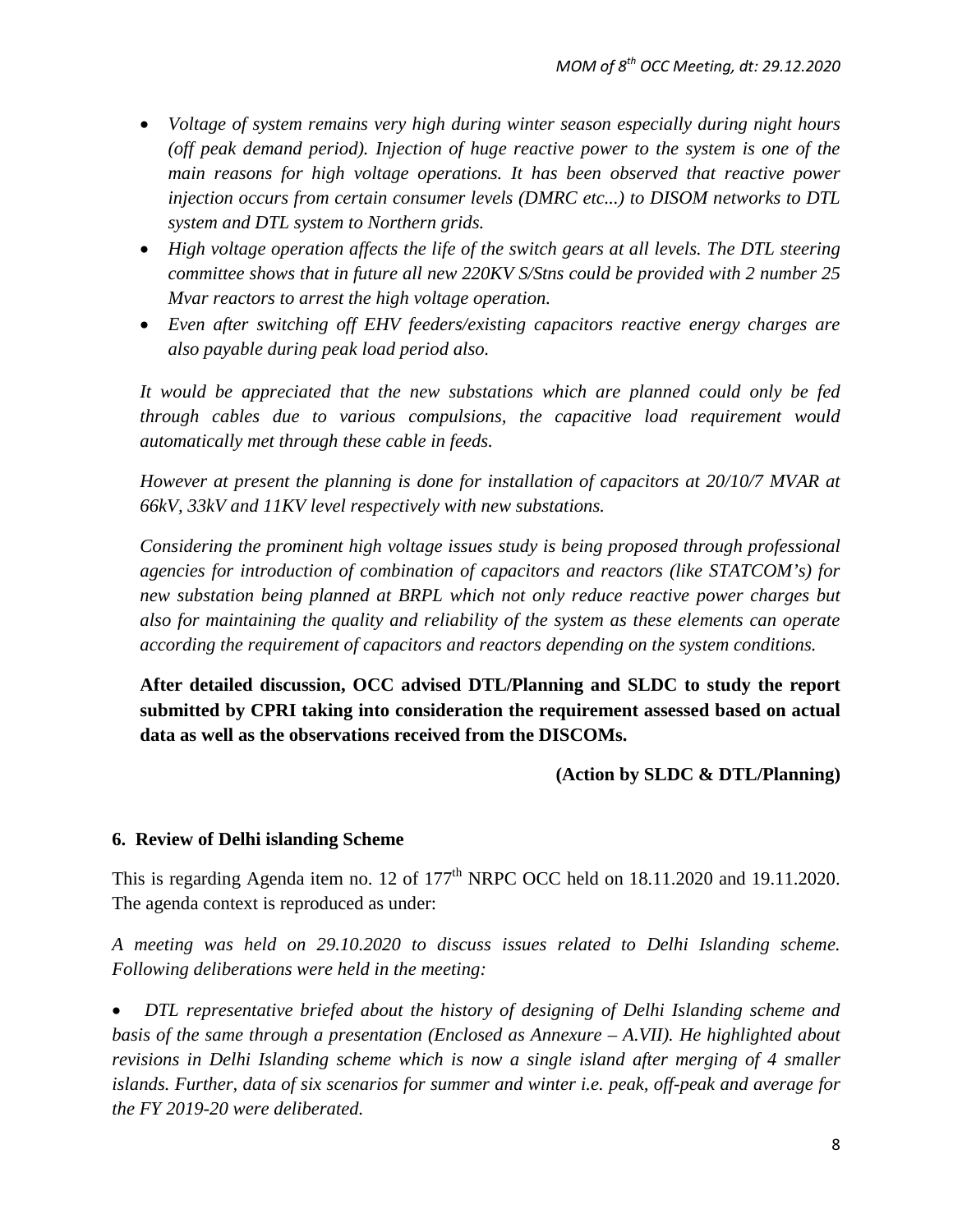*• It was highlighted that Revised Delhi Island consists of Delhi generation as well as generations from Dadri (Unit 1, 2), Dadri gas and APCPL. These generators are not being scheduled by DISCOMs. Hence, in case of Islanding, generation from these generators may not*  be reliable source. It was suggested that rather than complete Delhi Island, individual *generators islanding is more reliable and stable.*

*• PPCL representative highlighted that during February 2018, islanding was witnessed on PPS-1 which had survived for 30-35 minutes. He mentioned that Black start facility is also available on GTPS which can be also be extended to PPS as well as load connected are super critical loads which are also in radial nature.* 

*• NRLDC highlighted that issue of mismatch in load-generation is mainly due to huge dependency of Delhi on import. In such case, minimum base generation can be ensured for generators to ensure reliability of system despite of costly generation and corresponding commercial issues can also be tackled separately. It was stated that Rihand – DadriBipole HVDC is being disconnected from Dadri during Islanding. It was suggested that possibility of connecting HVDC to facilitate generation from Rihand may also be explored. Further, an option of SPS also needs to be explored. It was stressed reliability needs to be focused rather than commercial issues.* 

*• DTL also highlighted that current load-generation scenario has completely changed now and there is need to conduct a study to explore possibilities such as consideration of HVDC in island, smaller island of individual generation etc. Further, stability of islands needs to be checked in view of the load-generation balance, reactive power compensation considering large no. of cables in Delhi etc.* 

*• Delhi SLDC highlighted that earlier study through CPRI was carried out for single islanding and accordingly blocking of HVDC, disconnection of feeders was designed. Considering changed load-generation scenario, it was decided that internal discussion with Delhi DISCOMs, SLDC, DTL and other generators may be carried out and proposal may be submitted to committee.* 

• *Accordingly, the following roadmap was agreed in the meeting:* 

*a. Load wise bifurcation i.e. super critical, critical and essential loads may be done in meeting with DISCOMs by Delhi SLDC.* 

*b. Detailed modeling of downstream Delhi network may be done for carrying out study.* 

**c.** *After submission of model, study to explore different possibility of islanding design may be done.* 

*Further, NRPC enquired about current preparedness of Delhi during any eventuality in real time. PPCL informed during any incidence, natural island of PPS–1 and GTPS is currently*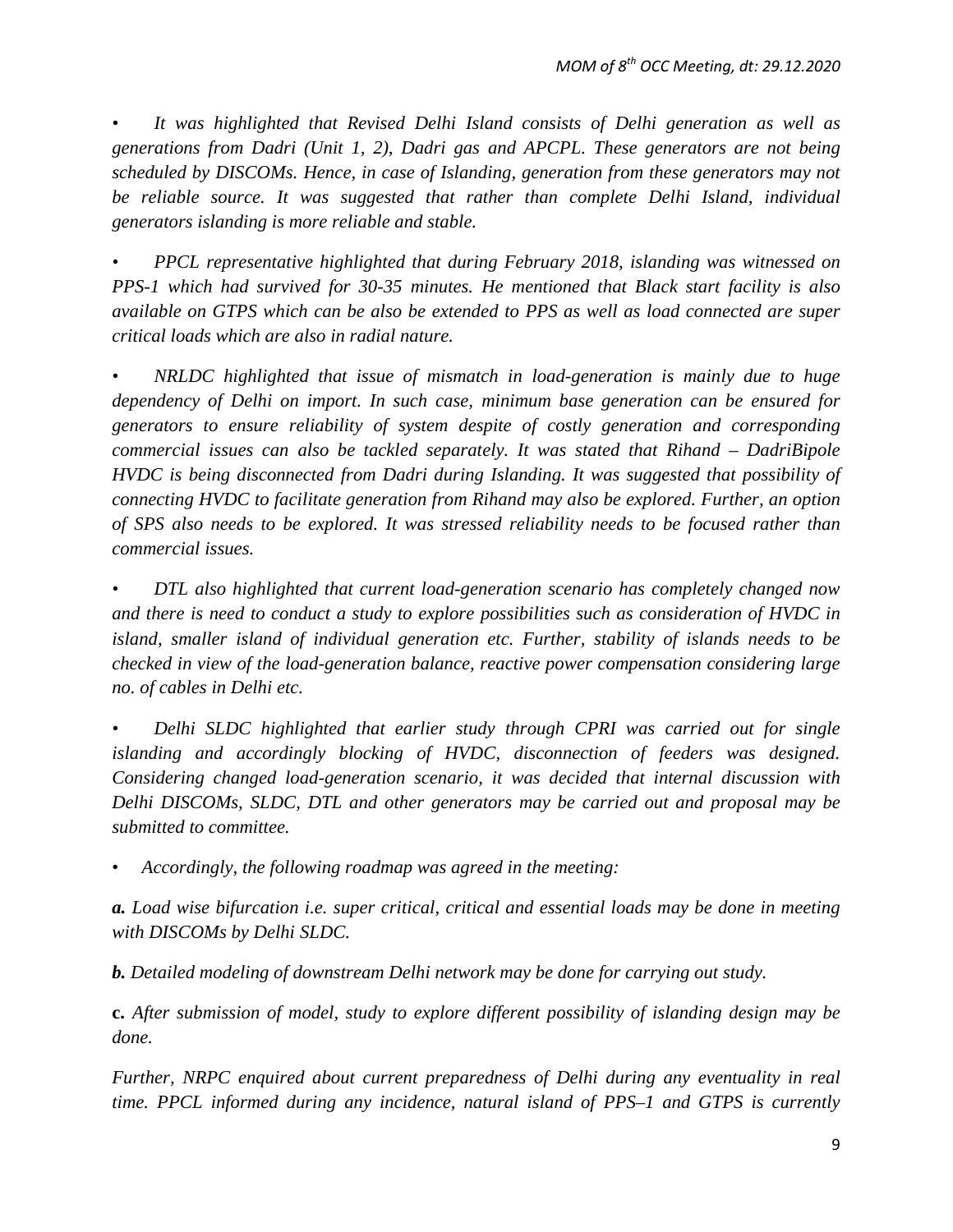*having generation of 198 MW and Bawana is having 400-500 MW. Hence, around 600-700 MW island can be formed presently in any eventuality which is without Dadri and APCPL. It was also highlighted that along with generation of Dadri and APCPL, complete Delhi Island with load around 3000 MW can also be formed.*

DTL Protection and Planning Department to explore the possibilities of:

**a)** Detailed modeling of downstream Delhi network may be done for carrying out study.

**b)** Study to explore different possibility of islanding design may be done.

In OCC meeting dt:25.11.2020, DTL Protection Deptt. informed that revised Delhi Islanding scheme consists of Delhi local generation as well as generations from Dadri (Unit 1, 2), Dadri gas and APCPL. At present, the generation from Dadri and APCPL are not being scheduled by DISCOMs. Hence, in case of Island formation at 47.9Hz as per approved scheme there will be deficient generation for survival of island. Thus all DISCOMs may be requested to review the scheduling else islanding of Delhi generators may be conceptualized so that in case of any grid disturbance essential load may be survived through islanding of Delhi generators.

In this regard, DISCOMs and Generators under Delhi Islanding scheme shall submit their comments to Delhi SLDC within 07 days so that NRPC may be apprised.

After deliberation, OCC also advised DISCOMs to submit the bifurcated details in the category of Essential, Critical & Supercritical loads as desired in NRPC OCC.

## **(a) BYPL Submission :-**

## *Identification of BYPL Essential Load (Super critical and Critical )*

*In reference to MOM, dated 04/12/2020, of 7th OCC meeting held on 25/11/2020, an agenda item 4.7 refers to Delhi Islanding Scheme. As per the discussion during the meeting, Discoms including BYPL were asked to submit the bifurcated details in the category of Essential Load comprises of Critical & Super Critical Loads.*

# *BYPL submitted Super critical & Critical load details including exclusion of BYPL Super critical and Critical grids from DTL UFR for change in relay setting. (Annexure-6.1)*

*Operational arrangement for Delhi Islanding (Single Island as per 32nd Protection Subcommittee meeting held in NRPC on 30.11.2016):*

• *Dadri-I is one of the costliest plants that is being made available to the Discoms in the NCT of Delhi. Accordingly, Dadri-I is the lowest in the Merit Order Despatch list and therefore, power has not been scheduled from Dadri-I for almost 10 months.*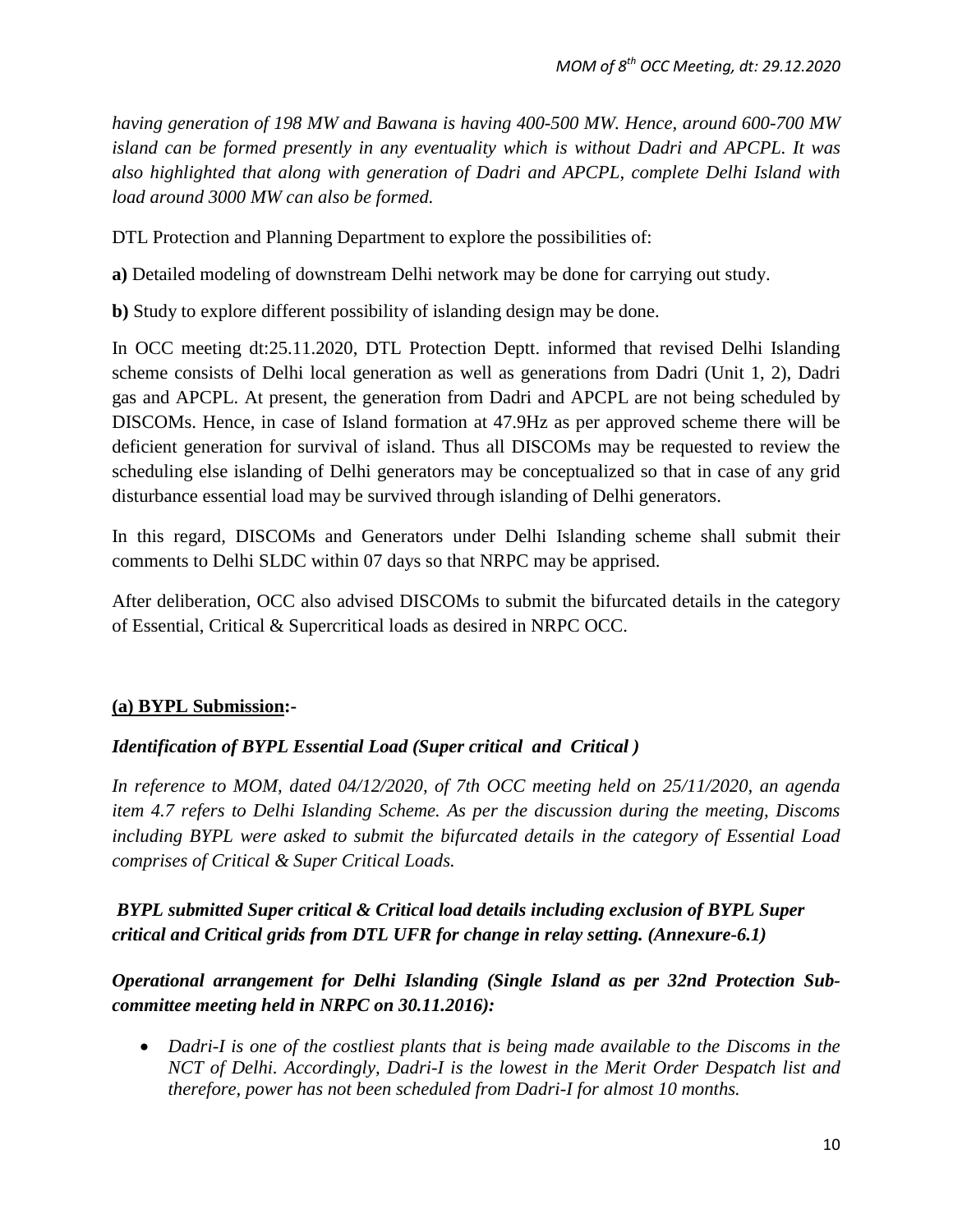- *In view of the above, Dadri -I remains inoperative and has a PLF of 30.46% for 2019-20 and of 9% for 2020-21.*
- *In the existing scheme, Dadri-I has already completed 25 years of operation on 30.11.2020. By virtue of Regulation 17 of the CERC (Terms and Conditions for Tariff) Regulations, 2019 and in the absence of any arrangement between NTPC and BYPL, the PPA has lapsed on 30.11.2020 by operation of law. Accordingly, BYPL by its Communication(s) dated 30.11.2020 has requested NTPC, NRDLC and SLDC not to schedule power from Dadri-I w.e.f. 01.12.2020. Similar Communications were also issued by other Discoms including BRPL and TPDDL, in this regard.*
- *A Draft Proposal dated 04.12.2020 issued by the Ministry of Power, Government of India ("MoP") was forwarded to BYPL by the Government of NCT of Delhi for comments. By the Draft Proposal, the MoP has proposed a mechanism to enable States/ Discoms to either continue or exit from the PPA after completion of the term of the PPA i.e., beyond 25 years or a period specified in the PPA. BYPL is in the process of examining the Draft Proposal and would be submitting its comments to the Government of NCT of Delhi.*
- *In view of the above, Dadri-I should not be considered a part of the Islanding Scheme. Further as indicated in table below that without Dadri-I, there will be sufficient generation capacity in summer and winter months to cater super critical and critical loads.*
- *Further as suggested by NRLDC, generation from Rihand should be included in Delhi Island to make it reliable, as Rihand plant remains operative most of the time. Therefore there is requirement to suitably work out islanding scheme by taking other plants as suggested in NRPC 177th OCC.*
- *The stations chosen for Islanding scheme should have fast ramp up and lower lead time to start quickly in case of requirement, when islanding happens. This will ensure power availability for critical and super critical loads.*
- *There is huge variation in Delhi's seasonal demand and therefore season-wise modelling should be done. It is suggested that the SLDC should conduct load flow studies for the entire NCT of Delhi considering peak and off-peak scenarios (seasonal and diurnal variation), with multiple combination of sources on the Delhi's ring transmission structure (as proposed for Single Island). This would help in understanding the implications of voltage, reactive power and system stability aspects with different source combinations including connectivity of Rihand HVDC to facilitate generation from Rihand-Dadri bi-pole HVDC line which has a capacity of 1500 MW.*
- *Percentage on-bar entitlement of generating stations under islanding scheme will be different in summers and winters due to huge variation in Delhi's seasonal demand. Therefore, modelling may be done as per different summer and winter share, from these stations.*
- *SLDC may explore the introduction of new flexible and fast ramping technologies like Battery Energy Storage System (BESS) at strategic locations for support in the islanding scheme.*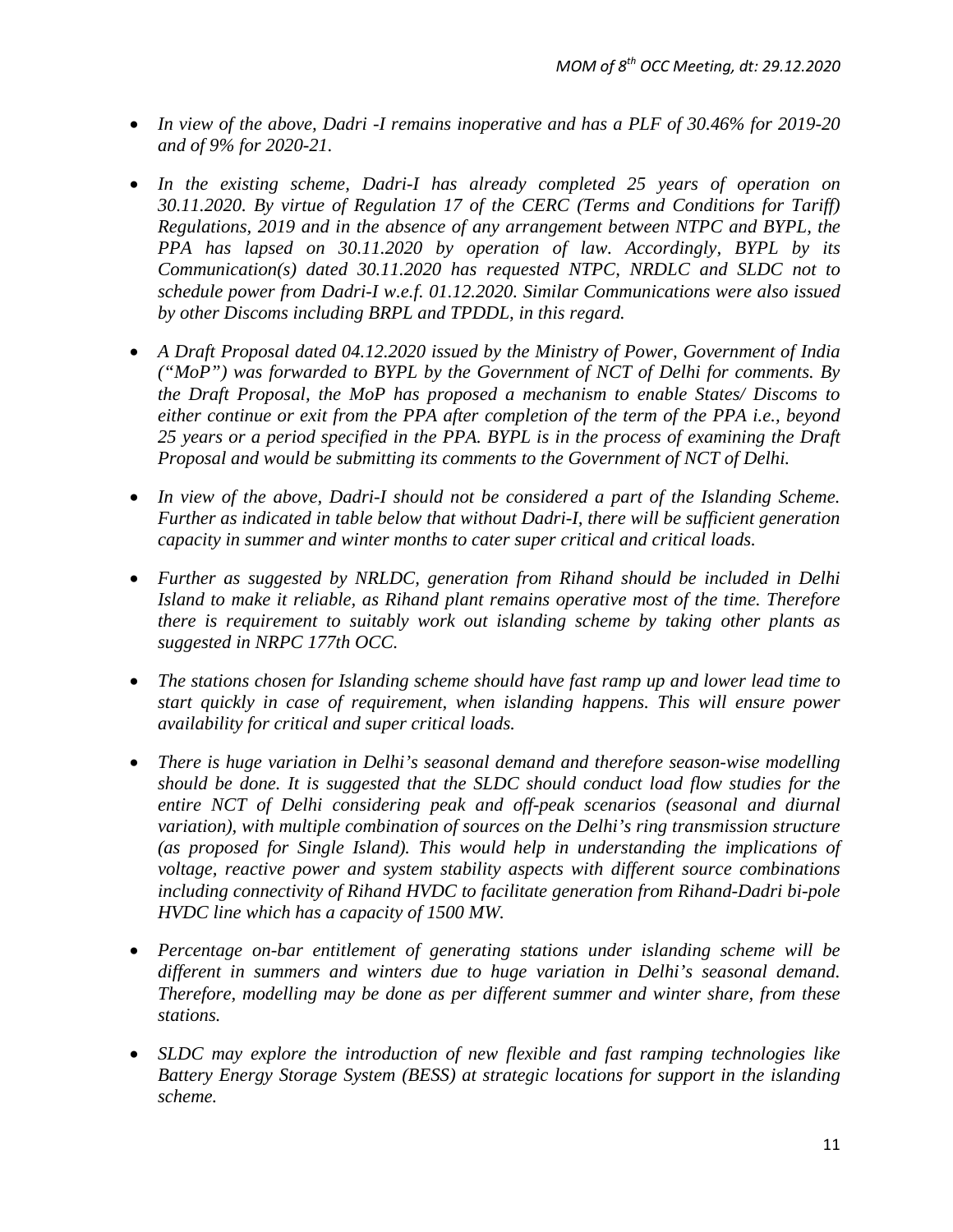| <b>Generation Under Islanding Scheme</b> |                                             |                                                     |                                  |          |  |
|------------------------------------------|---------------------------------------------|-----------------------------------------------------|----------------------------------|----------|--|
| <b>Plants</b>                            | As per proposed<br>islanding<br>scheme 2016 | As per present<br><b>Generation</b><br>(12.12.2020) | <b>Proposed Generation (MW)*</b> |          |  |
|                                          |                                             |                                                     | Summer's                         | Winter's |  |
| Pragati I                                | 292                                         | 149                                                 | 323                              | 162      |  |
| <b>GT</b>                                | 132                                         | 41                                                  | 276                              | 46       |  |
| <b>Bawana</b>                            | 290                                         | 438                                                 | 668***                           | 334      |  |
| Dadri II                                 | 1451                                        |                                                     | 901                              | 450      |  |
| Dadri I                                  |                                             |                                                     | $\overline{\phantom{a}}$         |          |  |
| Dadri Gas                                | 125                                         | 187                                                 | 125                              | 125      |  |
| <b>Jhajjar</b>                           | 916                                         |                                                     | $919**$                          | 460      |  |
| <b>BTPS</b>                              | 298                                         |                                                     |                                  |          |  |
| <b>Total</b>                             | 3504                                        | 815                                                 | 3213                             | 1577     |  |

• *Generation sources which help contribute to meeting super-critical and critical loads in Delhi's island are as follows:*

*Generation at Delhi periphery*

*\*\* Another 460 MW from 1 unit can be brought under cold start as per requirement*

*\*\*\* Additional equivalent capacity of 668 MW can be brought on bar from second module as per requirement*

• *Details of Super-critical and critical loads in Delhi's island are as follows:*

|               |                                   | <b>Summer</b>                |              |                                              | Winter                       |              |  |
|---------------|-----------------------------------|------------------------------|--------------|----------------------------------------------|------------------------------|--------------|--|
| <b>DISCOM</b> | <b>Super Critical</b><br>Load (MW | <b>Critical Load</b><br>(MW) | <b>Total</b> | <b>Super</b><br><b>Critical Load</b><br>(MW) | <b>Critical Load</b><br>(MW) | <b>Total</b> |  |
| <b>BRPL</b>   | 438                               | 507                          | 944          | 335                                          | 365                          | 700          |  |
| <b>BYPL</b>   | 257                               | 323                          | 680          | 159                                          | 191                          | 350          |  |
| <b>TPDDL</b>  |                                   |                              |              |                                              |                              |              |  |
| <b>MES</b>    |                                   |                              |              |                                              |                              |              |  |
| <b>NDMC</b>   |                                   |                              |              |                                              |                              |              |  |
| <b>DMRC</b>   |                                   |                              |              |                                              |                              |              |  |
| Railway       |                                   |                              |              |                                              |                              |              |  |
| <b>Total</b>  |                                   |                              |              |                                              |                              |              |  |

## **(b) BRPL Submission :-**

*Identification of BRPL Super critical and Critical Grids; Based on the critical loads like Hospital, Water Treatment Plants, Important Building etc, BRPL has categorized the Grids*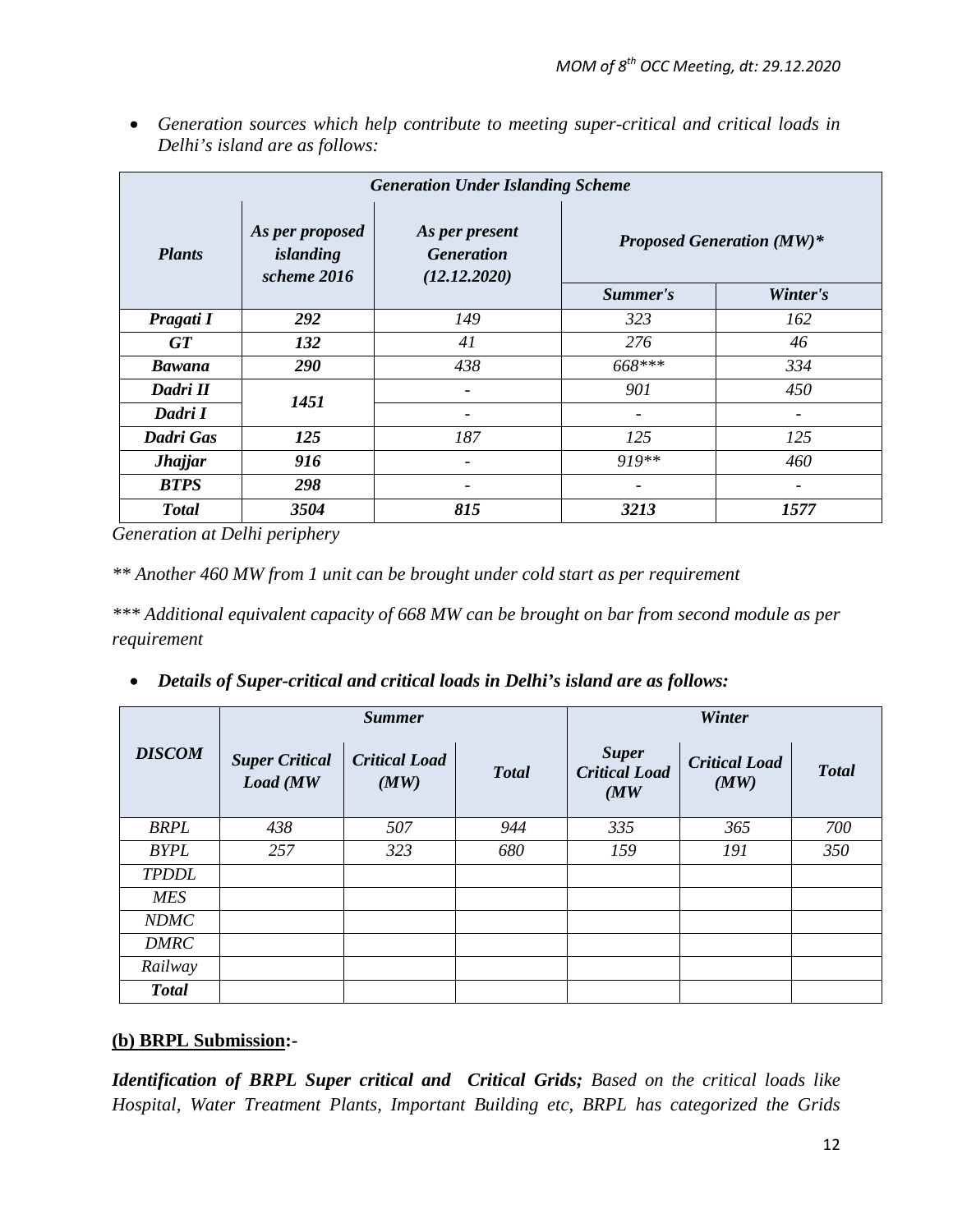*amongst "Super Critical" and "Critical" excluding direct feeders emanating from DTL 220KV stations.*

*BRPL submitted Super critical & Critical load details including exclusion of BRPL Super critical and Critical grids from DTL UFR . (attached as Annexure-6.2)*

*Note: UFR complete list of BRPL need complete review as few feeders under critical/super critical category and nomenclature of feeders are also changed.* 

#### **(c) TPDDL Submission/ Comments:-**

(i) GTPS PPA is expiring in March'2021 and TPDDL has already filed petition with DERC for non-extension of the PPA. Accordingly TPDDL will not renew this PPA with GTPS.

(ii) Dadri-1 has already completed 25 years and accordingly should not be considered as part of Islanding scheme.

(iii) Aravali Jhajjar, CLP Jhajjar, Bawana and Pragati-1 may be considered as part of islanding scheme.

(iv) At any given point of time Aravali& CLP Jhajjar are running as they share common allocations with Delhi and Haryana hence they should be included in Islanding scheme. The combined capacity is around 2800 MW. These stations combined with Bawana and Pragati 1 will together account for  $2800+1300+300 =$  approx. 4500 MW.

(v) Rooftop solar potential is increasing and TPDDL already has around 40 MW installed capacity under rooftop. Similar capacity from other Discoms should also be accounted for.

(v) Ramp up rates of Waste to Energy plants in Delhi should be considered in Delhi islanding scheme. We already have Okhla Waste to Energy and similarly Ghazipur Waste to Energy and Bawana Waste to Energy plants. Their capacity should also be considered. Further, we have BESS of 10 MW also.

• *TPDDL wishes to inform that while reviewing of Delhi Islanding Scheme, OCC should not take CCGT Rithala Plant of TPDDL into consideration as the plant is inoperable due to technical issues and not generating any power.*

• *DTL is requested to arrange the list of grids / circuits having under-frequency relays (UFR) installed for Islanding scheme along with their frequency settings for load shedding. This would help TPDDL make appropriate operational arrangements at its end.*

*TPDDL submitted Super critical & Critical load details. (attached as Annexure-6.3)*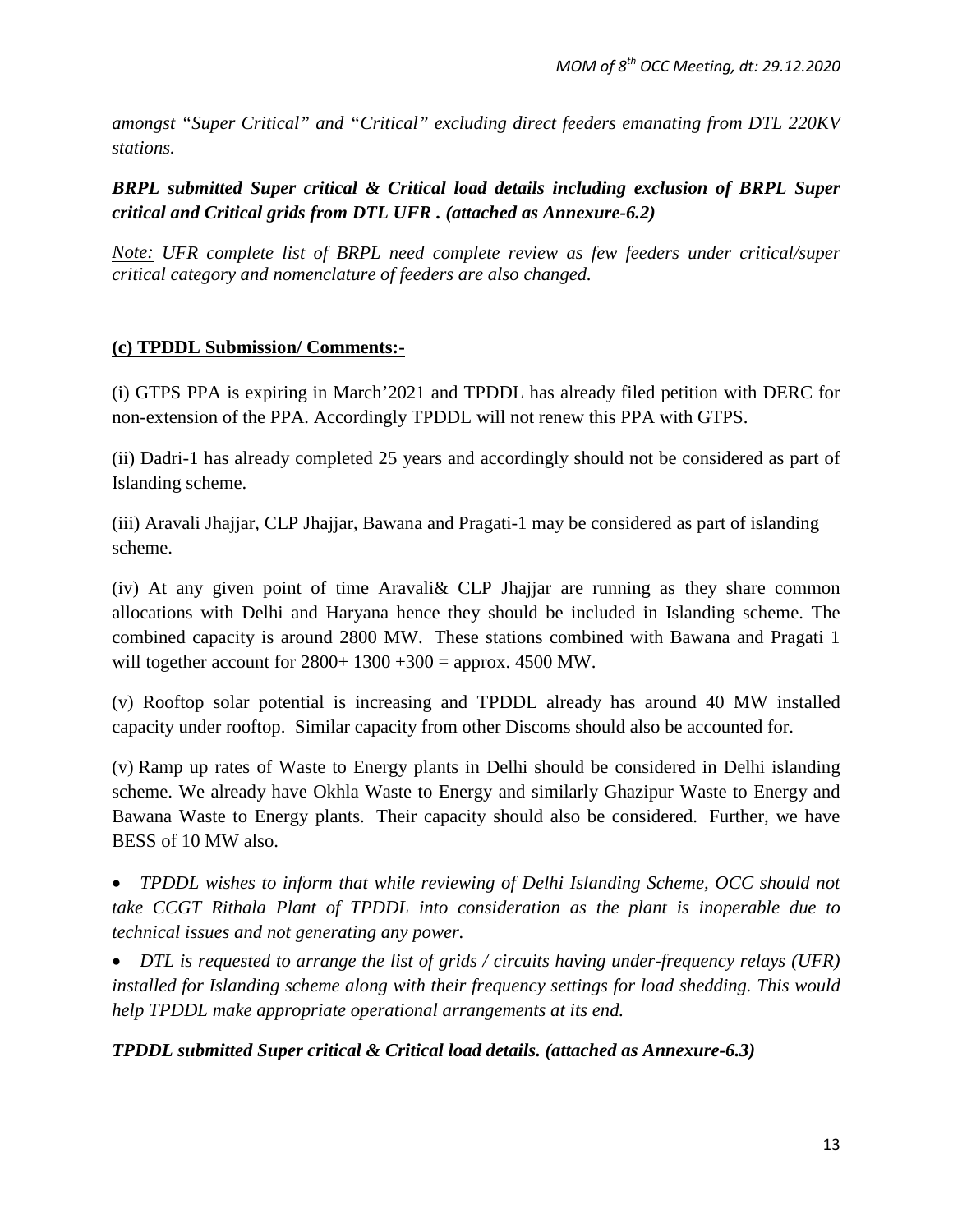**OCC deliberated on the matter based on submissions from BRPL, BYPL and TPDDL for review in existing islanding scheme of Delhi network. DTL requested all Discoms to provide actual Critical/ Super critical load being fed from DISCOM feeder with proper feeder name, name of actual critical/ Super critical load such as Hospital/Water treatment/ DMRC/ GMR/ VVIP areas and Name of DTL substation & DISCOM feeder from DTL end.**

**OCC advised that, DISCOMs, DTL & Generators under Delhi Islanding scheme shall provide details/ submissions to SLDC for review/ finalization of Islanding scheme. The required data is to be submitted within one week time.**

**(Action by SLDC, DTL, DISCOMs & Generators)**

#### **7. Implementation of Automatic Demand Management Scheme by Discoms.**

Refer S.No. 2.2 of 20th GCC MoM wherein NDMC had informed that their software for ADMS has been upgraded and under testing and work is linked with the IPDS project, for which efforts shall be made to complete at the earliest.

**NDMC informed that** A**DMS works are still under progress. However, as of now timeline has not been decided for completion of works. OCC advised NDMC to expedite & finalize the timeline & submit the latest status in next OCC meeting.**

**(Action by NDMC)**

#### **8. Submission of break up energy consumption by the state.**

In NRPC OCC meeting all SLDCs were requested to provide the break up energy consumption by the state by segregating the same from the billed data from DISCOMs in the format as prescribed below:

| Category     | Consumption           | Consumption | Consumption  | Consumption      | <b>Traction</b> | <b>Miscellaneous</b> |
|--------------|-----------------------|-------------|--------------|------------------|-----------------|----------------------|
|              | <b>Domestic</b><br>by | by          | by           | Industrial<br>by | supply load     |                      |
|              | load                  | Commercial  | Agricultural | load             |                 | /Others              |
|              |                       | load        | load         |                  |                 |                      |
|              |                       |             |              |                  |                 |                      |
| <b>Month</b> |                       |             |              |                  |                 |                      |
|              |                       |             |              |                  |                 |                      |

Report submission status:

| <b>DISCOM</b>      | <b>BRPL</b>   | <b>BYPL</b>  | <b>TPDDL</b> | <b>MES</b>   | <b>NDMC</b>      |
|--------------------|---------------|--------------|--------------|--------------|------------------|
| Submitted<br>up to | up to Sept-20 | up to Sep-20 | up to Nov-20 | up to Sep-20 | upto Oct- $20^*$ |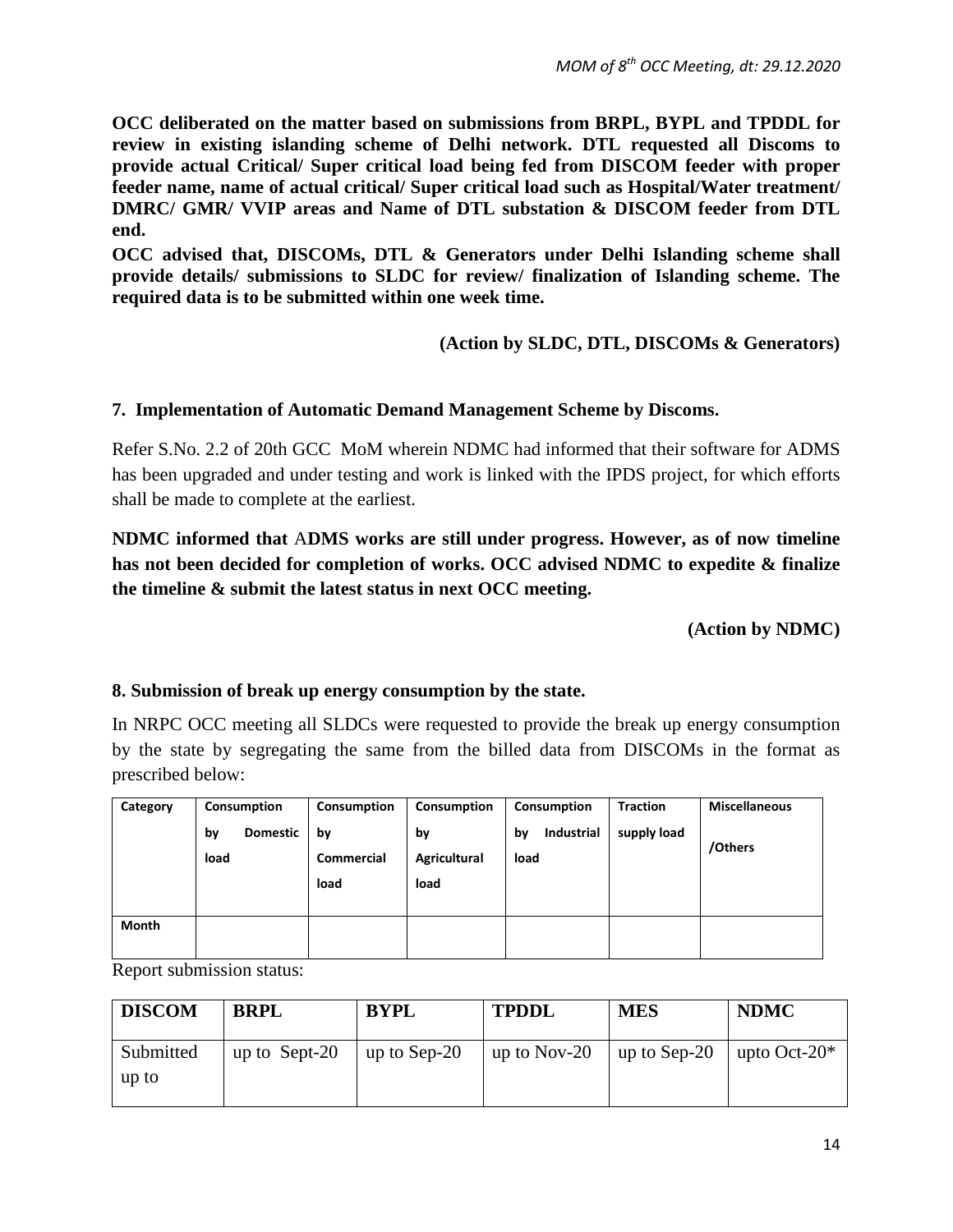**OCC requested to all DISCOMs to provide the breakup energy consumption details to SLDC on monthly basis as per prescribed format.**

#### **(Action by all DISCOMs)**

#### **9. Regular submission of progress of capacitor installation program by state utilities.**

In 176th NRPC OCC meeting, the agenda was discussed for submission of progress of Capacitor installation programme by State utilities.

As per Central Electricity Authority (Furnishing of Statistics, Returns and Information) Regulations, 2007 mandates for submission of multiple types of data to Central Electricity Authority in the format as specified in the regulations. One of the information pertains to the submission of Progress of Capacitor Installation Program by State utilities to RPCs which are thereafter required to compile and submit the data to CEA.

All the utilities are advised to furnish the information to NRPC Secretariat in the Format-35 of the said regulation latest by 10th of every month. The format 35 is as under.

In line with the NRPC directions SLDC needs to submit the capacitor progress report before 10th of every month. It is therefore requested to Discoms to submit the capacitor progress report before 5th day of every month.

In 07th Delhi OCC meeting (Nov-2020),OCC advised all utilities to update and submit the details in prescribed format to the SLDC but SLDC has not received any information till date.

# **OCC requested to Discoms to submit the capacitor installation progress report before 5th day of every month for timely submission of data to NRPC.**

**(Action by all DISCOMs)** 

#### **10. High voltage issues in Delhi network.**

The High Voltage issues have been faced in Delhi System. This is because of decrease in power demand in Delhi area. During past winter season, it has been observed high voltage conditions and injection of reactive power to the grid resulting into payment of heavy penalty to be given by Delhi system to NRPC reactive account.

The details of NRPC reactive weekly account for Delhi from 05.10.20 to 30.11.20 are as under:

| Week No. | From | To | Payable<br>(Rs in Lakhs) | Receivable<br>(Rs in Lakhs) |
|----------|------|----|--------------------------|-----------------------------|
|----------|------|----|--------------------------|-----------------------------|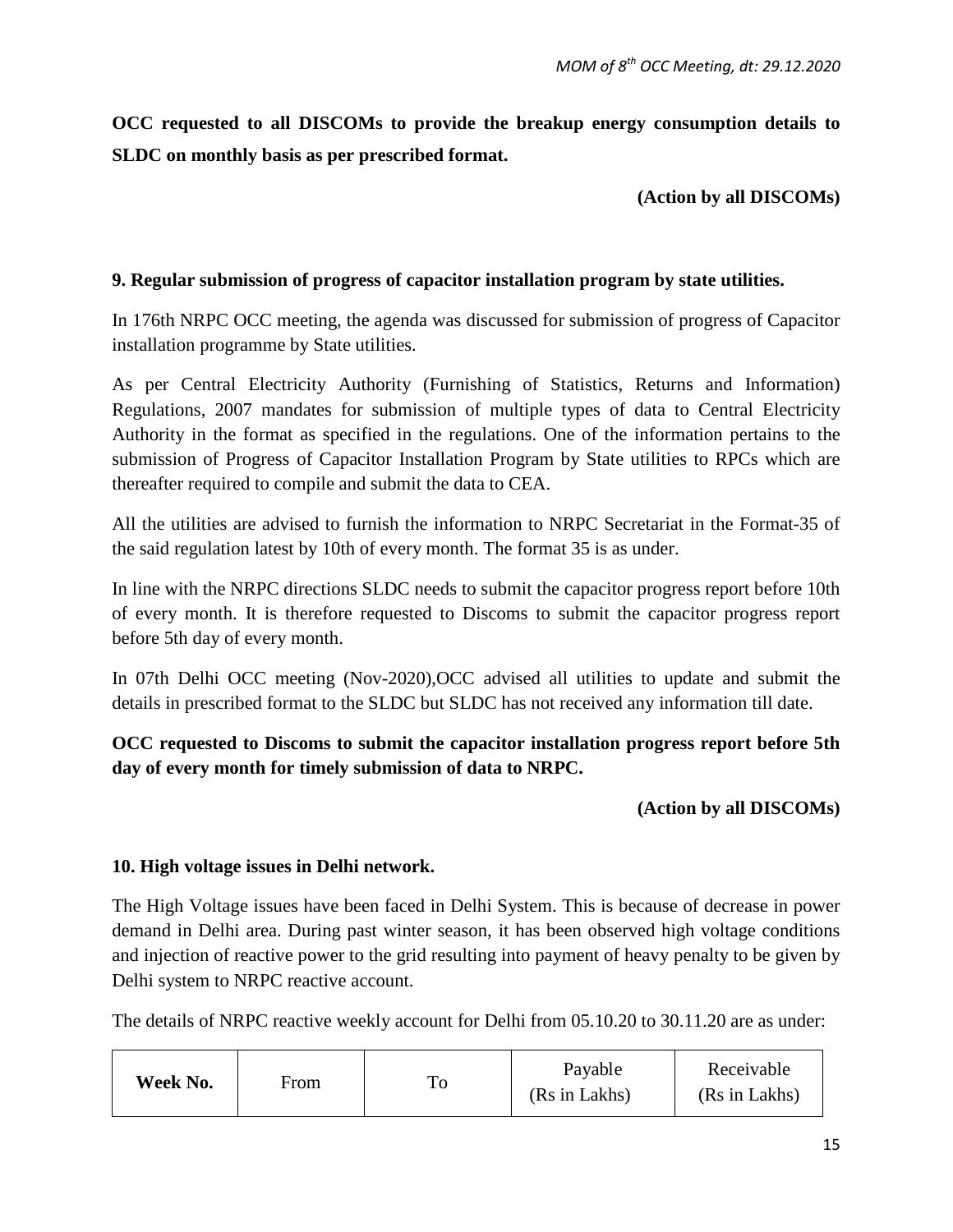| 28 | 05.10.20 | 11.10.20 | 29.571  |  |
|----|----------|----------|---------|--|
| 29 | 12.10.20 | 18.10.20 | 37.851  |  |
| 30 | 19.10.20 | 25.10.20 | 72.53   |  |
| 31 | 26.10.20 | 01.11.20 | 100.57  |  |
| 32 | 02.11.20 | 08.11.20 | 95.556  |  |
| 33 | 09.11.20 | 15.11.20 | 120.466 |  |
| 34 | 16.11.20 | 22.11.20 | 110.64  |  |
| 35 | 23.11.20 | 29.11.20 | 92.076  |  |
| 36 | 30.11.20 | 06.12.20 | 89.33   |  |

Following steps were in practice to control the high voltage/ injection of reactive power.

(i) Switching off the capacitors at all the Substations of Delhi.

(ii) Transformer taps optimization by DTL and DISCOM.

(iii) Monitoring of all 400/220kV ICTs and taking actions wherein VAR flows are observed from 220kV to 400kV side. In this respect reactive energy changes could also be monitored.

(iv) Opening of lightly loaded transmission cables/ transmission lines keeping reliability in focus.

(v) Absorption of reactive power by generating units.

## **Action Plan for Winter Preparedness 2020-21.**

i) The tap positions of Transformers/ ICTs are required to optimize up to extent to control high voltage & reactive power injection in system.

The tap position of 220/66kV & 220/33kV Tx at DTL S/Stns shall be reviewed after detailed deliberation on inputs provided by Discoms and O&M Department of DTL.

ii) SLDC is opening the 220kV cables / lightly loaded lines in consultation with O&M deptt and as per deliberations of Delhi OCC meetings.

iii) SLDC is also opening 66KV /33kV feeders emanating from 220kV DTL substations as per list shared byDiscoms.

In 6th Delhi OCC, October 2020, high voltage & reactive power injection issue was deliberated and following corrective actions were advised :

(i) All the Capacitor banks installed in DTL as well as DISCOMs should be switched Off.

(ii) All the generators are advised not to inject MVAr in gird and should absorb MVAr particularly during high voltage condition to improve voltage profile of the Grid as per their capability curve.

(iii) DISCOMs were requested to select the list of feeders for switching exercise to control reactive power injection. List of selected feeders to be shared with SLDC.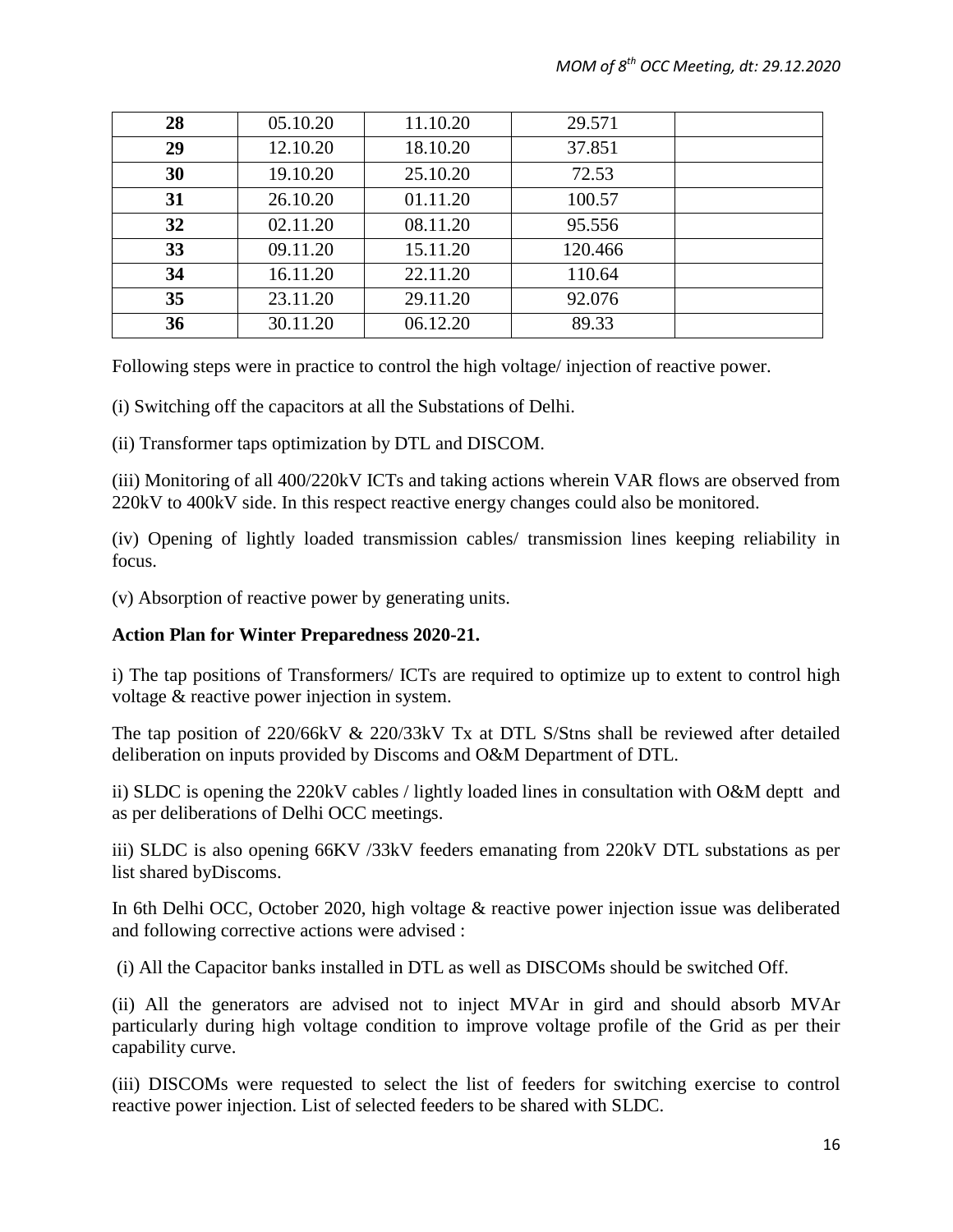(iv) DISCOMs were advised to share cases of high voltage conditions in substations directly with SLDC. Further, SLDC will instruct respective DTL substations to change tap position of Transformers if required.

(v) For switching of 220 kV level U/G cables/Ckts, OCC advised SLDC to not to keep Ckts under Off condition for long duration of time. OCC suggested for switching of U/G cable circuits on alternate basis.

**OCC advised DMRC, DTL & DISCOMs to explore all possibilities to control system voltage profile and reactive power injection in system from their respective ends.**

**SLDC requested all utilities to update their line of action to control the system voltage profiles and reactive power injection to the grid.**

**SLDC requested DTL to expedite the process of tendering works and execution of project related to Reactors as suggested by CEA. The status of schemes of reactors to be implemented in DTL is attached as annexure 'B'.**

## **(Action by DMRC, DTL & DISCOMs)**

## **11. Mock trial of Black-start Exercise of GT (IPGCL)**

As per Indian Electricity Grid Code (IEGC) clause 5.8(b) "Mock trial runs of the procedure for different sub-systems shall be carried out by the Users/ CTU/ STU at least once every six months under intimation to the RLDC".

Mock Black-start exercise of power stations are therefore needs to be carried out in-order to ensure healthiness of black start facility.

The black start exercise of Unit-3 & Unit-2 of GTPS was earlier carried out on 13.04.18 and 20.02.19 respectively.

**IPGCL informed that, the mock trial of Black-start exercise of GT can be carried out between 18.01.2021 to 23.01.2021. OCC advised all concerned to appropriately coordinate activities in this regard.**

**(Action by SLDC, IPGCL)**

#### **12. Long/Recent Outage/Breakdown of Elements in Delhi power system.**

Members may update the latest status of following Long/Recent Outage/Breakdowns of elements in Delhi Power system as under: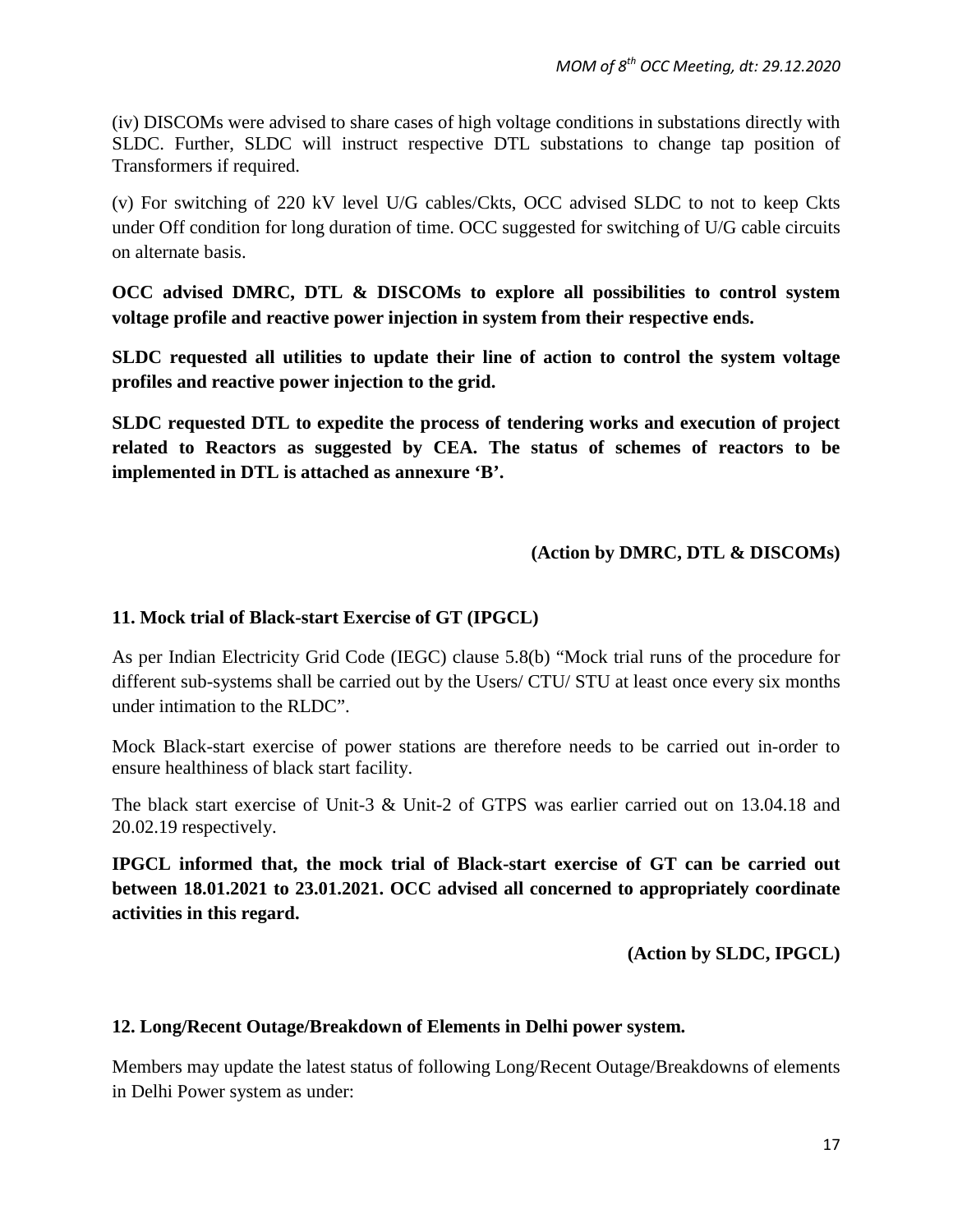| S.N       | <b>Element's Name</b>        | <b>DISCOM</b><br>/DTL | Date and<br><b>Time of</b> | Status of outage as on                     |
|-----------|------------------------------|-----------------------|----------------------------|--------------------------------------------|
|           |                              |                       | outage                     |                                            |
| $\bullet$ | 33 kV RIDGE VALLEY -         | <b>BRPL</b>           | 01.06.2019                 | 'Y' PH. Single cable faulty.               |
|           | KHEBAR LANE CKT.-II          |                       |                            | BRPL informed that the agenda              |
|           |                              |                       |                            | related to handover this ckt to            |
|           |                              |                       |                            | MES has been discussed in                  |
|           |                              |                       |                            | Steering Committee. However,               |
|           |                              |                       |                            | no update received from MES                |
|           |                              |                       |                            | end.                                       |
|           | 66 kV Nangloi Water          | <b>BRPL</b>           | 26.08.2020                 | 'B' PH. cable faulty. Energized            |
|           | Works-MUNDKA 400 kV)         |                       |                            | on 15.12.2020                              |
|           | 33kV LODHI ROAD -            | <b>BRPL</b>           | 29.06.2019                 | 'B' PH. SINGLE<br><b>CABLE</b>             |
|           | <b>EXHIBITION GR. CKT-II</b> |                       |                            | <b>FAULTY</b>                              |
|           | 220kV TRAUMA                 | <b>BRPL</b>           | 08.12.2020                 | Ý'& 'B'PH. SINGLE CABLE                    |
|           | CENTRE - 33kV IIT CKT.       |                       |                            | <b>FAULTY</b><br><b>Energized</b><br>on    |
|           |                              |                       |                            | 14.12.2020                                 |
|           | 220kV MEHRAULI -             | <b>BRPL</b>           | 09.10.2020                 | <b>UNDER</b><br><b>SHUT</b><br><b>DOWN</b> |
|           | <b>66kV V.KUNJ 'D'BLOCK</b>  |                       |                            | <b>Energized on 13.12.2020</b>             |
|           | CKT.-I                       |                       |                            |                                            |
|           | 33kV I/C-I AT                | <b>TPDDL</b>          | 25.10.2020                 | 4 NO'S CABLE<br><b>FAULTY</b>              |
|           | <b>WAZIRPUR-3</b>            |                       |                            | OUT OF 09 NO'S<br>CABLE.                   |
|           |                              |                       |                            | <b>Energized on 29.12.2020</b>             |
|           | 220kV SHALIMARBAGH           | <b>TPDDL</b>          | 08.12.2020                 | 'R' PH. CABLE FAULTY.                      |
|           | - 33kV JAHANGIRPURI          |                       |                            | Ckt will be<br>charged<br>$-$ by           |
|           | CKT.                         |                       |                            | 15.01.2021                                 |
|           | 220kV GOPALPUR -             | <b>TPDDL</b>          | 13.12.2020                 | <b>CABLE NO. 2 FAULTY</b>                  |
|           | 33kV CIVIL LINE CKT.         |                       |                            |                                            |
|           | <b>66kV NARELA-</b>          | <b>TPDDL</b>          | 10.11.2020                 | Shutdown<br>for<br>conductor               |
|           | BhalaswaCkt-I & II           |                       |                            | replacement & Tower erection               |
|           |                              |                       |                            | works. Ckt will be charged by              |
|           |                              |                       |                            | the end of Jan-2021                        |
|           | <b>66kV GUEST HOUSE</b>      | <b>NDMC</b>           | 01.11.2020                 | 'B' & Ý'PH. CABLE FAULTY                   |
|           | <b>CKT-220kV PARK</b>        |                       |                            | <b>Energized on 15.12.2020</b>             |
|           | <b>STREET -</b>              |                       |                            |                                            |
|           | 33kV BAY - 4 (IP -           | <b>NDMC</b>           | 02.11.2020                 | 'R'<br>PH.<br>CABLE FAULTY                 |
|           | <b>ELECTRIC LANE</b> )       |                       |                            | <b>Energized on 15.12.2020</b>             |
|           | 220kV SHALIMARBAGH           | <b>DMRC</b>           | 27.02.2020                 | CABLE FAULTY<br>'R'<br>PH.                 |
|           | - DMRC CKT.-II               |                       |                            | <b>Energized on 14.12.2020</b>             |
|           | 220/66 kV 160 MVA            | <b>DTL</b>            | 06.03.2020                 | TX found faulty. After repair              |
|           | PR.TR.-II AT R.K.            |                       |                            | Tx is under commissioning $\&$             |
|           | <b>PURAM</b>                 |                       |                            | expected to be energized by                |
|           |                              |                       |                            | 15.01.2021.                                |